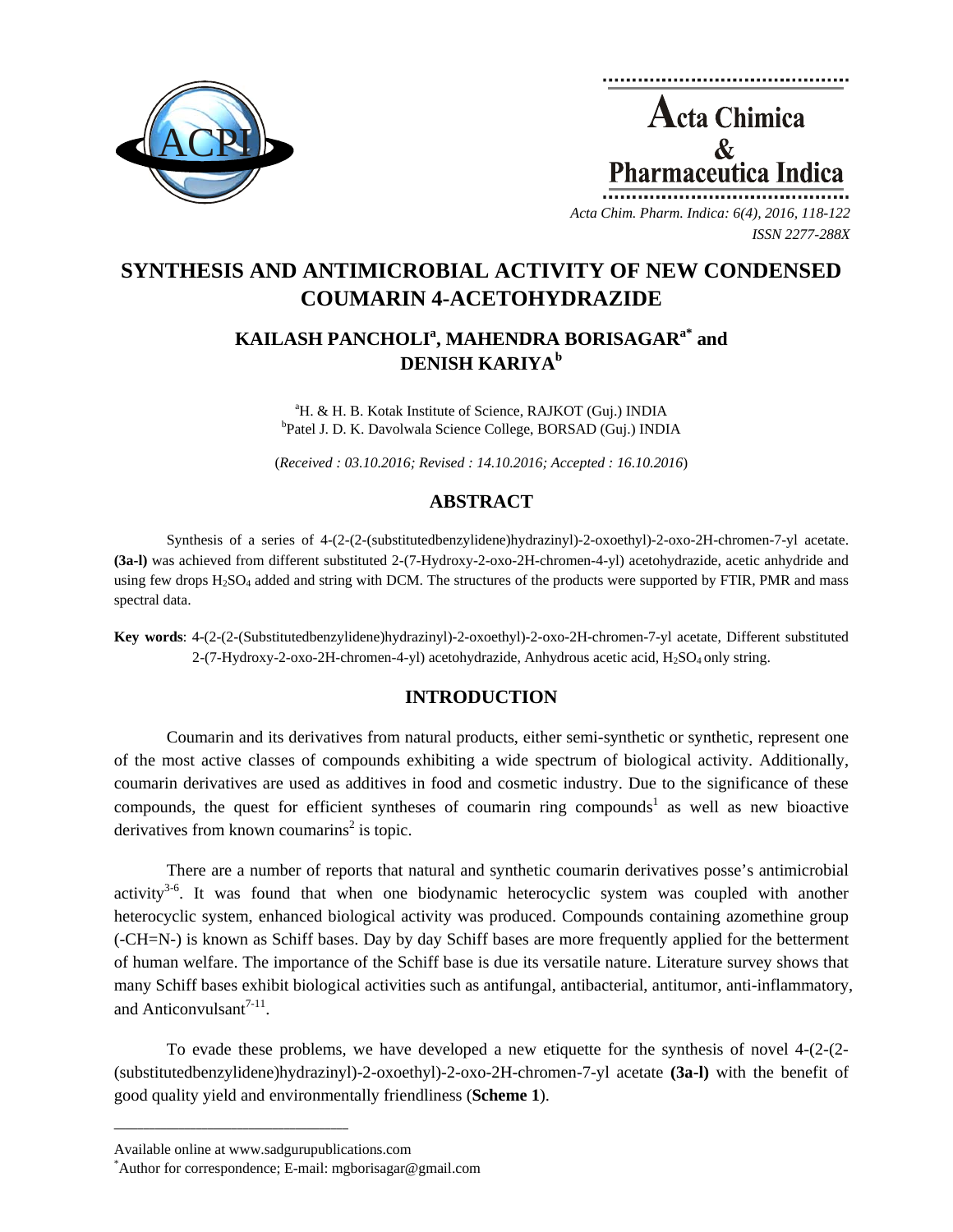

#### **Scheme 1**

## **EXPERIMENTAL**

## **Typical experimental procedure for the synthesis of Coumarin 4-acetohydrazide**

In a 50 mL single neck round bottom flask above 0.005 mole hydrazide derivative of coumarine was taken in 20 mL MeOH. To this 0.005 mole of various substituted aldehydes and 2 drops of glacial acetic acid were added, and then the reaction mass was refluxed for two hours. The completion of reaction was monitored by TLC. Reaction mass was cooled to room temperature and obtained solid was filtered and wash with MeOH to give pure product with good yield.

# **3a. 4-(2-(2-Benzylidenehydrazinyl)-2-oxoethyl)-2-oxo-2H-chromen-7-yl acetate**

Yield: 64%; MP 252-254°C; MS: m/z M+1 365 and M-1 363; IR (cm<sup>-1</sup>): 3032 (C-H stretching of aromatic ring), 2965 (C-H asymmetrical stretching of alkane group), 1670, 1606 (C=O stretching), 1562 (C=C stretching of aromatic ring), 1394 and 1325 (C-H asymmetrical deformation of CH3 group), 1263 (C-N starching), 1143, 1062, 837 (C-O-C stretching); ); <sup>1</sup>H NMR: 2.28 (s, 3H), 3.21 (s, 2H), 6.10 (s, 1H), 7.00 (s, 1H), 7.11 (d, 1H), 7.39 (d, 2H), 7.73 (s, 1H), 7.90 (d, 2H) 8.20 (d, 1H), 11.49 (s, 1H (NH)), Anal. Calcd.  $C_{20}H_{16}N_2O_5$ , C, 65.93; H, 4.43; N, 7.69; Found: C, 65.81; H, 4.29; N, 7.58%.

## **3b. 4-(2-(2-(2-Bromobenzylidene)hydrazinyl)-2-oxoethyl)-2-oxo-2H-chromen-7-yl acetate**

Yield: 56%; MP 240-250°C; MS: m/z 443; IR (cm<sup>-1</sup>): 3044 (C-H stretching of aromatic ring), 2965 (C-H asymmetrical stretching of alkane group), 1674, 1602 (C=O stretching), 1542 (C=C stretching of aromatic ring), 1384 and 1305 (C-H asymmetrical deformation of CH3 group), 1260 (C-N starching), 964 (C-Br starching), 1153, 1072, 831(C-O-C stretching)); Anal. Calcd.  $C_{20}H_{15}BrN_2O_5$ , C, 54.19; H, 3.41; Br, 18.03; N, 6.32; O, 18.05 Found: C, 54.00; H, 3.01; Br, 17.90; N, 6.01; O, 17.75%.

### **3c. 4-(2-(2-(4-Bromobenzylidene)hydrazinyl)-2-oxoethyl)-2-oxo-2H-chromen-7-yl acetate**

Yield: 50%; MP 240-243°C; MS: m/z 443; IR (cm<sup>-1</sup>): 3067 (C-H stretching of aromatic ring), 2961 (C-H asymmetrical stretching of alkane group), 1671, 1600 (C=O stretching), 1522 (C=C stretching of aromatic ring), 1354 and 1301 (C-H asymmetrical deformation of  $CH_3$  group), 1220 (C-N starching), 961 (C-Br starching), 1150, 1012, 866 (C-O-C stretching)); Anal. Calcd.  $C_{20}H_{15}BrN_2O_5$ , C, 54.19; H, 3.41; Br, 18.03; N, 6.32; O, 18.05, Found: C, 53.68; H, 3.11; Br, 17.94; N, 6.10; O, 17.19%.

# **3d. 4-(2-(2-(2-Chlorobenzylidene)hydrazinyl)-2-oxoethyl)-2-oxo-2H-chromen-7-yl acetate**

Yield: 52%; MP 235-240°C; MS: m/z 398; IR  $(\text{cm}^{-1})$ : 3060 (C-H stretching of aromatic ring), 2960 (C-H asymmetrical stretching of alkane group), 1671, 1608 (C=O stretching), 1528 (C=C stretching of aromatic ring), 1354 and 1301 (C-H asymmetrical deformation of CH<sub>3</sub> group), 1224 (C-N starching), 868 (C-Cl starching), 1152, 1014, 860 (C-O-C stretching); Anal. Calcd.  $C_{20}H_{15}CIN_2O_5$ , C, 60.23; H, 3.79; Cl, 8.89; N, 7.02; O, 20.06, Found: C, 60.03; H, 3.61; Cl, 8.54; N, 6.87; O, 19.85%.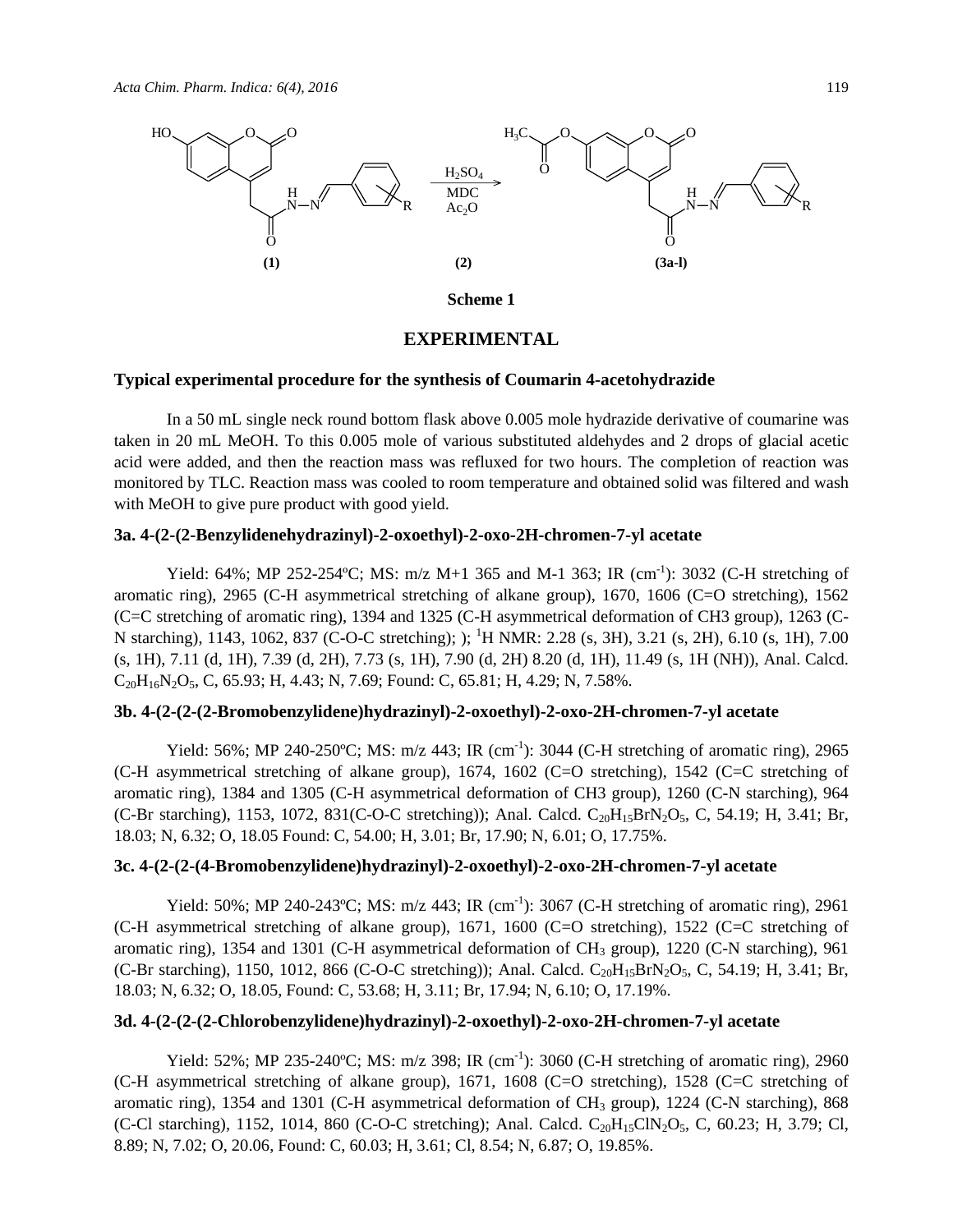#### **3e. 4-(2-(2-(4-Chlorobenzylidene)hydrazinyl)-2-oxoethyl)-2-oxo-2H-chromen-7-yl acetate**

Yield:  $45\%$ ; MP 235-238°C; MS: m/z 398; IR (cm<sup>-1</sup>): 3089 (C-H stretching of aromatic ring), 2987 (C-H asymmetrical stretching of alkane group), 1675, 1665 (C=O stretching), 1520 (C=C stretching of aromatic ring), 1376 and 1311 (C-H asymmetrical deformation of  $CH_3$  group), 1234 (C-N starching), 828 (C-Cl starching), 1159, 1014, 843 (C-O-C stretching); Anal. Calcd.  $C_{20}H_{15}CIN_2O_5$ , C, 60.23; H, 3.79; Cl, 8.89; N, 7.02; O, 20.06, Found: C, 60.00; H, 3.41; Cl, 8.50; N, 6.80; O, 19.56%.

# **3f. 4-(2-(2-(2-Methylbenzylidene)hydrazinyl)-2-oxoethyl)-2-oxo-2H-chromen-7-yl acetate**

Yield: 68%; MP 210-212°C; MS:  $m/z$  M+1 379 and M-1 377; IR (cm<sup>-1</sup>): 3058 (C-H stretching of aromatic ring), 2970 (C-H asymmetrical stretching of alkane group), 1683, 1648 (C=O stretching), 1467 and 1394 (C-H asymmetrical deformation of CH<sub>3</sub> group), 1267 (C-N starching), 1147, 1026, 857 (C-O-C stretching)); <sup>1</sup>H NMR: 2.027 (s, 3H), 2.241 (s, 3H), 4.215 (s, 2H), 6.238 (s, 1H), 6.785 (m, 2H), 7.256 (t, 2H), 7.602 (m, 3H), 8.017 (s, 1H), 8.198 (s, 1H (NH)), Anal. Calcd. C<sub>21</sub>H<sub>18</sub>N<sub>2</sub>O<sub>5</sub>, C, 66.66; H, 4.79; N, 7.40; Found: C, 66.21; H, 4.53; N, 7.18%.

## **3g. 4-(2-(2-(4-Methylbenzylidene)hydrazinyl)-2-oxoethyl)-2-oxo-2H-chromen-7-yl acetate**

Yield: 64%; MP 208-210°C; MS:  $m/z$  M+1 379 and M-1 377; IR (cm<sup>-1</sup>): 3054 (C-H stretching of aromatic ring), 2974 (C-H asymmetrical stretching of alkane group), 1684, 1644 (C=O stretching), 1464 and 1395 (C-H asymmetrical deformation of CH<sub>3</sub> group), 1267 (C-N starching), 1144, 1024, 854 (C-O-C stretching)); Anal. Calcd.  $C_{21}H_{18}N_2O_5$ , C, 66.66; H, 4.79; N, 7.40; Found: C, 66.24; H, 4.56; N, 7.14%.

## **3h. 4-(2-(2-(2,4-Dimethylbenzylidene)hydrazinyl)-2-oxoethyl)-2-oxo-2H-chromen-7-yl acetate**

Yield: 62%; MP 200-205°C; MS: m/z 392; IR (cm<sup>-1</sup>): 3054 (C-H stretching of aromatic ring), 2978 (C-H asymmetrical stretching of alkane group), 1688, 1647 (C=O stretching), 1464 and 1395 (C-H asymmetrical deformation of CH<sub>3</sub> group), 1260 (C-N starching), 1140, 1024, 850 (C-O-C stretching)); Anal. Calcd.  $C_{22}H_{20}N_2O_5$ , C, 67.34; H, 5.14; N, 7.14; O, 20.39; Found: C, 67.22; H, 5.12; N, 7.13; O, 20.36%.

# **3i. 4-(2-(2-(2,3-Dimethylbenzylidene)hydrazinyl)-2-oxoethyl)-2-oxo-2H-chromen-7-yl acetate**

Yield: 55%; MP 199-200°C; MS: m/z 392; IR (cm<sup>-1</sup>): 3050 (C-H stretching of aromatic ring), 2970 (C-H asymmetrical stretching of alkane group), 1670, 1653 (C=O stretching), 1460 and 1390 (C-H asymmetrical deformation of  $CH_3$  group), 1269 (C-N starching), 1149, 1029, 859 (C-O-C stretching)); Anal. Calcd.  $C_{22}H_{20}N_2O_5$ , C, 67.34; H, 5.14; N, 7.14; O, 20.39; Found: C, 67.311; H, 5.10; N, 7.13; O, 20.31%.

# **3j. 4-(2-(2-(2,6-Difluorobenzylidene)hydrazinyl)-2-oxoethyl)-2-oxo-2H-chromen-7-yl acetate**

Yield: 51%; MP 232-234°C; MS:  $m/z$  M+1 401 and M-1 399; IR (cm<sup>-1</sup>): 3042 (C-H stretching of aromatic ring), 2945, 2860 (C-H asymmetrical stretching of alkane group), 1647, 1587 (C=O stretching), 1467 and 1394 (C-H asymmetrical deformation of CH<sub>3</sub> group), 1267 (C-N starching), 1147, 1026, 857 (C-O-C stretching)); Anal. Calcd. C<sub>20</sub>H<sub>14</sub>F<sub>2</sub>N<sub>2</sub>O<sub>5</sub>, C, 60.00; H, 3.52; F, 9.49; N, 7.00; Found: C, 59.81; H, 3.23; N, 6.67%.

## **3k. 4-(2-(2-(3-Nitrobenzylidene)hydrazinyl)-2-oxoethyl)-2-oxo-2H-chromen-7-yl acetate**

Yield: 64%; MP 200-202°C; MS: m/z 409; IR (cm<sup>-1</sup>): 3040 (C-H stretching of aromatic ring), 2956 (C-H asymmetrical stretching of alkane group), 1664, 1629 (C=O stretching), 1544 (N-O stretching of NO<sub>2</sub>), 1426 and 1345 (C-H asymmetrical deformation of CH<sub>3</sub> group), 1269 (C-N starching), 1134, 1005, 805 (C-O-C stretching); Anal. Calcd. C<sub>20</sub>H<sub>15</sub>N<sub>3</sub>O<sub>7</sub>, C, 58.68; H, 3.69; N, 10.27; O, 27.36; Found: C, 58.45; H, 3.14; N, 10.12; O, 27.11%.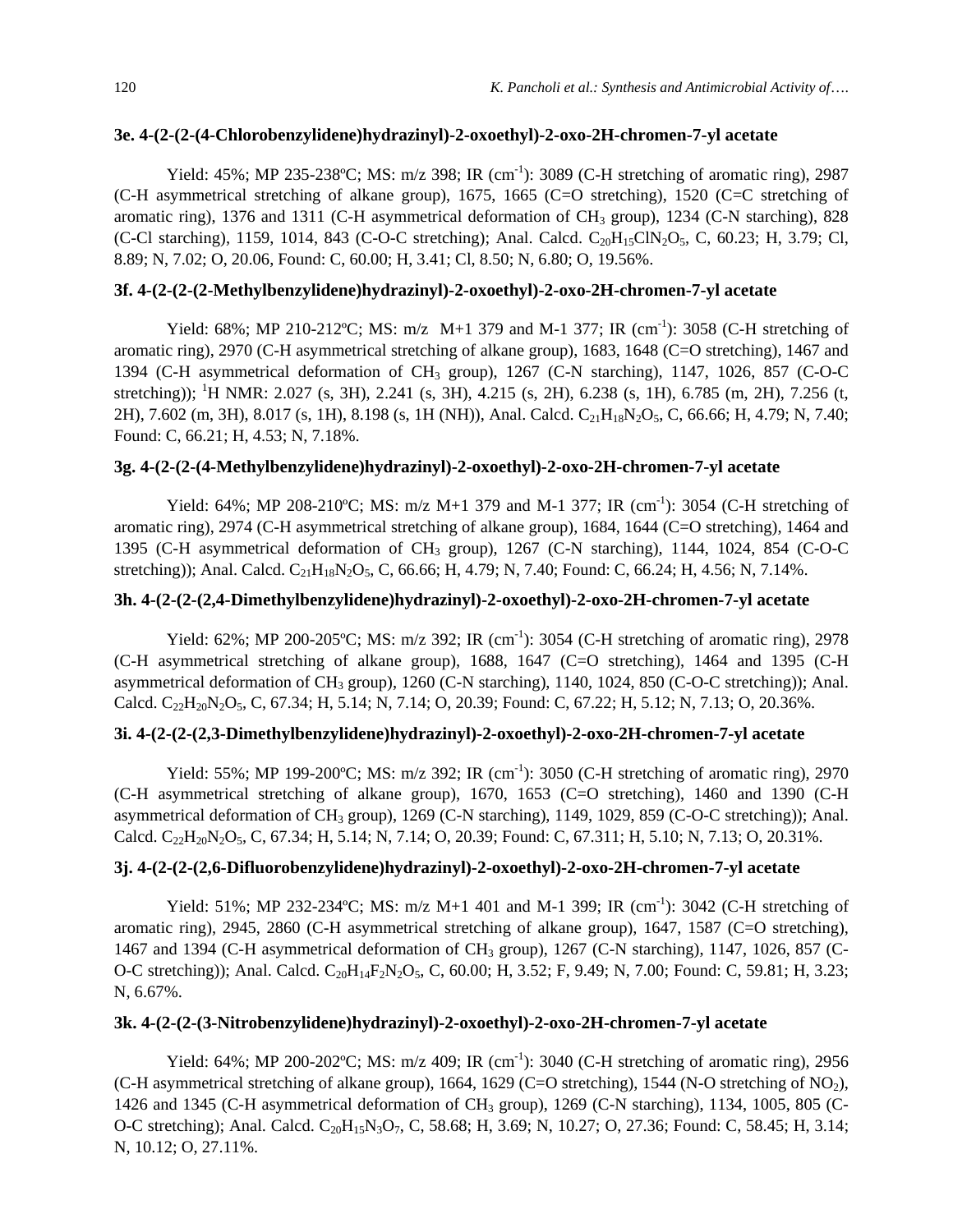#### **3l. 4-(2-(2-(4-Nitrobenzylidene)hydrazinyl)-2-oxoethyl)-2-oxo-2H-chromen-7-yl acetate**

Yield: 54%; MP 205-210°C; MS: m/z 409; IR (cm<sup>-1</sup>): 3064 (C-H stretching of aromatic ring), 2957 (C-H asymmetrical stretching of alkane group), 1664, 1629 (C=O stretching), 1548 (N-O stretching of NO<sub>2</sub>), 1427 and 1347 (C-H asymmetrical deformation of CH3 group), 1267 (C-N starching), 1134, 1005, 805 (C-O-C stretching)); Anal. Calcd. C<sub>20</sub>H<sub>15</sub>N<sub>3</sub>O<sub>7</sub>, C, 58.68; H, 3.69; N, 10.27; O, 27.36; Found: C, 58.40; H, 3.04; N, 10.02; O, 27.22%.

| Compound        | <b>Antibacterial activity</b> |                          |         |                          | <b>Antifungal activity</b> |                          |
|-----------------|-------------------------------|--------------------------|---------|--------------------------|----------------------------|--------------------------|
|                 | Gram +ve                      |                          | Gram-ve |                          |                            |                          |
|                 | S. aureus                     | S. pyrogenes             | E. Coli | P. aeruginosa            | C. albicans                | A. clavatus              |
| 3a              | 240                           | 450                      | 450     | 450                      | 250                        | 350                      |
| 3 <sub>b</sub>  | 450                           | 350                      | 350     | 350                      | 550                        | 550                      |
| 3c              | 100                           | 100                      | 250     | 200                      | 350                        | 450                      |
| 3d              | 350                           | 450                      | 350     | 350                      | 350                        | 450                      |
| 3e              | 200                           | 100                      | 100     | 200                      | 250                        | 350                      |
| 3f              | 350                           | 90                       | 450     | 450                      | 250                        | 350                      |
| 3g              | 450                           | 450                      | 250     | 250                      | 250                        | 350                      |
| 3 <sub>h</sub>  | 100                           | 100                      | 200     | 250                      | 350                        | 450                      |
| 3i              | 350                           | 350                      | 200     | 350                      | 450                        | 550                      |
| 3j              | 150                           | 250                      | 100     | 150                      | 450                        | 450                      |
| 3k              | 350                           | 450                      | 90      | 90                       | 550                        | 550                      |
| 3 <sub>l</sub>  | 200                           | 200                      | 100     | 100                      | 550                        | 350                      |
| Gentamycin      | 0.25                          | 0.5                      | 0.05    | $\mathbf{1}$             | $\overline{\phantom{0}}$   |                          |
| Ampicillin      | 250                           | 100                      | 100     | 100                      | $\overline{\phantom{0}}$   | $\overline{\phantom{0}}$ |
| Chloramphenicol | 50                            | 50                       | 50      | 50                       |                            |                          |
| Iprofloxacin    | 50                            | 50                       | 25      | 25                       |                            |                          |
| Norfloxacin     | 10                            | 10                       | 10      | 10                       |                            |                          |
| Nystatin        | $\overline{\phantom{a}}$      | $\overline{\phantom{a}}$ |         | $\overline{\phantom{0}}$ | 100                        | 100                      |
| Greseofulvin    |                               |                          |         |                          | 500                        | 100                      |

### **Table 1: Antimicrobial activity of compounds 3a-l**

## **CONCLUSION**

We have synthesized a library of acylhydrazones using simple and convenient method. This method produces these products in good yields, with a short reaction time and easy workup. Product is isolated by simple vaccum filteration. The isolated products are very pure and do not need any column purification. This study opens up a new area of cost-effective synthesis of potentially biologically active acylhydrazone compounds.